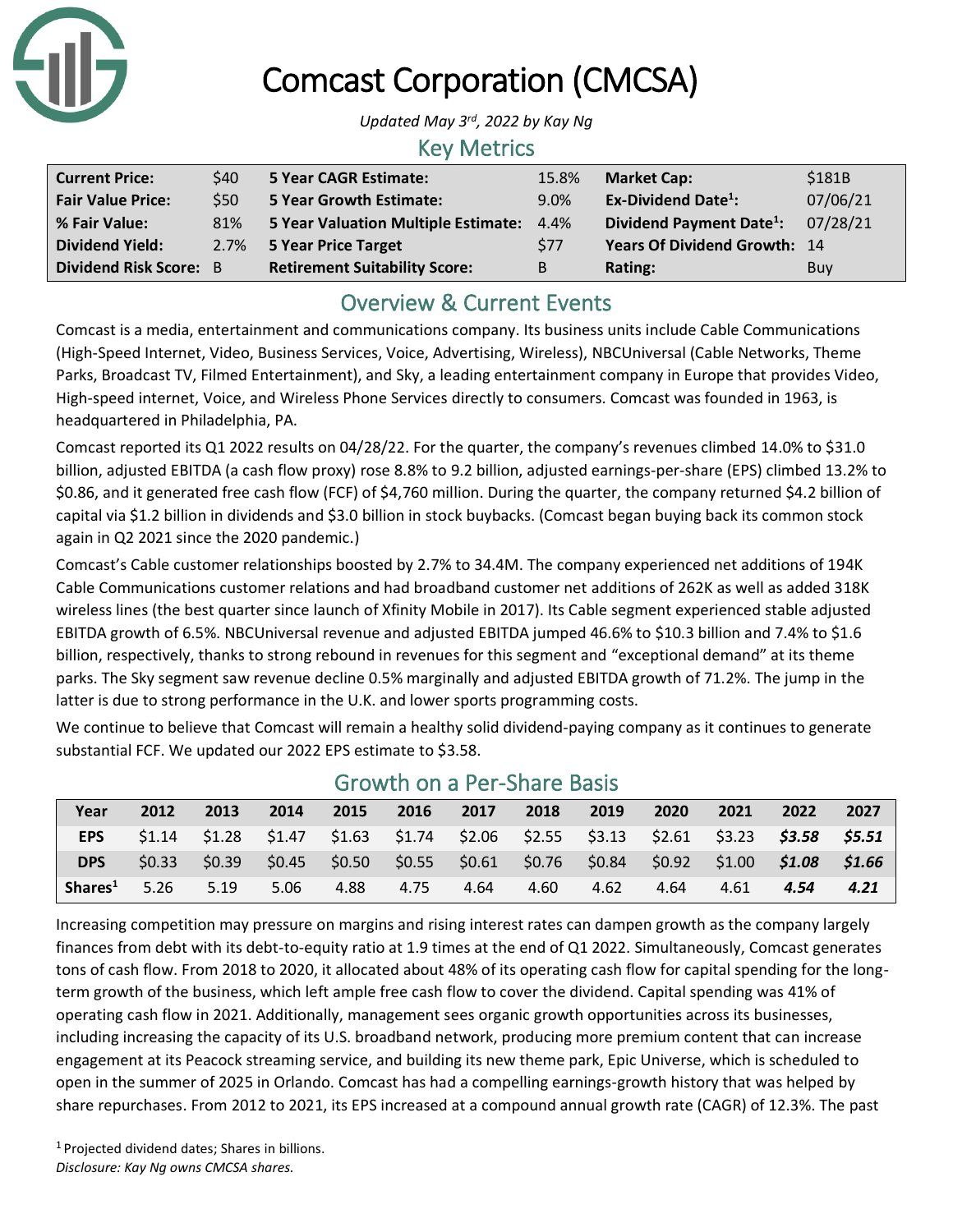

# Comcast Corporation (CMCSA)

*Updated May 3 rd, 2022 by Kay Ng*

five years saw a CAGR of 11.9%. Comcast resumed share buybacks in late Q2 2021 after normalizing from COVID impacts. We estimate EPS will grow by about 9% per year through 2027, and that the dividend growth will align with its EPS growth as well.

### Valuation Analysis

| Year                 | 2012    | 2013 | 2014    | 2015    | 2016           | 2017 | 2018           | 2019 | 2020 | 2021 | <b>Now</b> | 2027 |
|----------------------|---------|------|---------|---------|----------------|------|----------------|------|------|------|------------|------|
| Avg. $P/E$ 14.1 16.9 |         |      |         |         | 18.2 17.8 28.1 |      | 40.6 21.2 19.9 |      | 16.9 | 18.8 | 11.3       | 14.0 |
| Avg. Yld.            | $4.1\%$ | 4.1% | $3.7\%$ | $3.3\%$ | $3.1\%$        | 3.1% | 2.9%           | 3.1% | 2.2% | 1.8% | 2.7%       | 2.2% |

CMCSA stock is valued at 11.3 times 2022 estimated earnings -- lower than its average P/E of 21.3 from 2012-2021. Because of increasing competition and rising interest rates, we are conservatively reducing its target P/E to 14. Therefore, we believe stable dividend stock is undervalued.

#### Safety, Quality, Competitive Advantage, & Recession Resiliency

| Year          |        | 2012 2013 2014 2015 2016 2017 2018 2019 2020 2021 2022 2027 |  |  |  |  |     |
|---------------|--------|-------------------------------------------------------------|--|--|--|--|-----|
| <b>Payout</b> | $29\%$ | 30% 31% 31% 32% 30% 30% 27% 35% 31% <b><i>30%</i></b>       |  |  |  |  | 30% |

Comcast has had 14 consecutive dividend increases. The fast dividend growth was possible through solid earnings growth and a safe dividend payout ratio. Its dividend is well-covered by earnings and cash flows. Comcast is one of the largest players in the entertainment industry. New market entrants would have to spend many billions of dollars to establish as a key cable player or entertainment network. So, competitive pressures are not very high. The cable industry is impacted by the nationwide cord-cutting trend, though, as some customers are ditching traditional pay-TV entirely. Comcast has so far been able to withstand this trend through growth from its other businesses. Comcast's earnings experienced a swifter recovery in 2021 than we thought. Additionally, its balance sheet remains strong with a consolidated net leverage ratio of 2.3 times in at the end of Q1 2022, down from 2.7 times a year ago.

# Final Thoughts & Recommendation

Comcast is a quality company, having produced compelling earnings growth and raising its dividend at a fast pace over the last decade. We expect EPS growth to be 9% per year, which is still good growth. Adding a dividend yield of 2.7% and a valuation expansion that would add returns of 4.4%, we think Comcast can deliver total returns of 15.8% per year through 2027. Sure Dividend rates the dividend stock as a buy.



# Total Return Breakdown by Year

#### [Click here to rate and review this research report. Your feedback is important to us.](https://suredividend.typeform.com/to/N5bXgc)

<sup>1</sup> [Projected dividend dates; Shares in billions.](https://suredividend.typeform.com/to/N5bXgc) *Disclosure: Kay Ng owns CMCSA shares.*